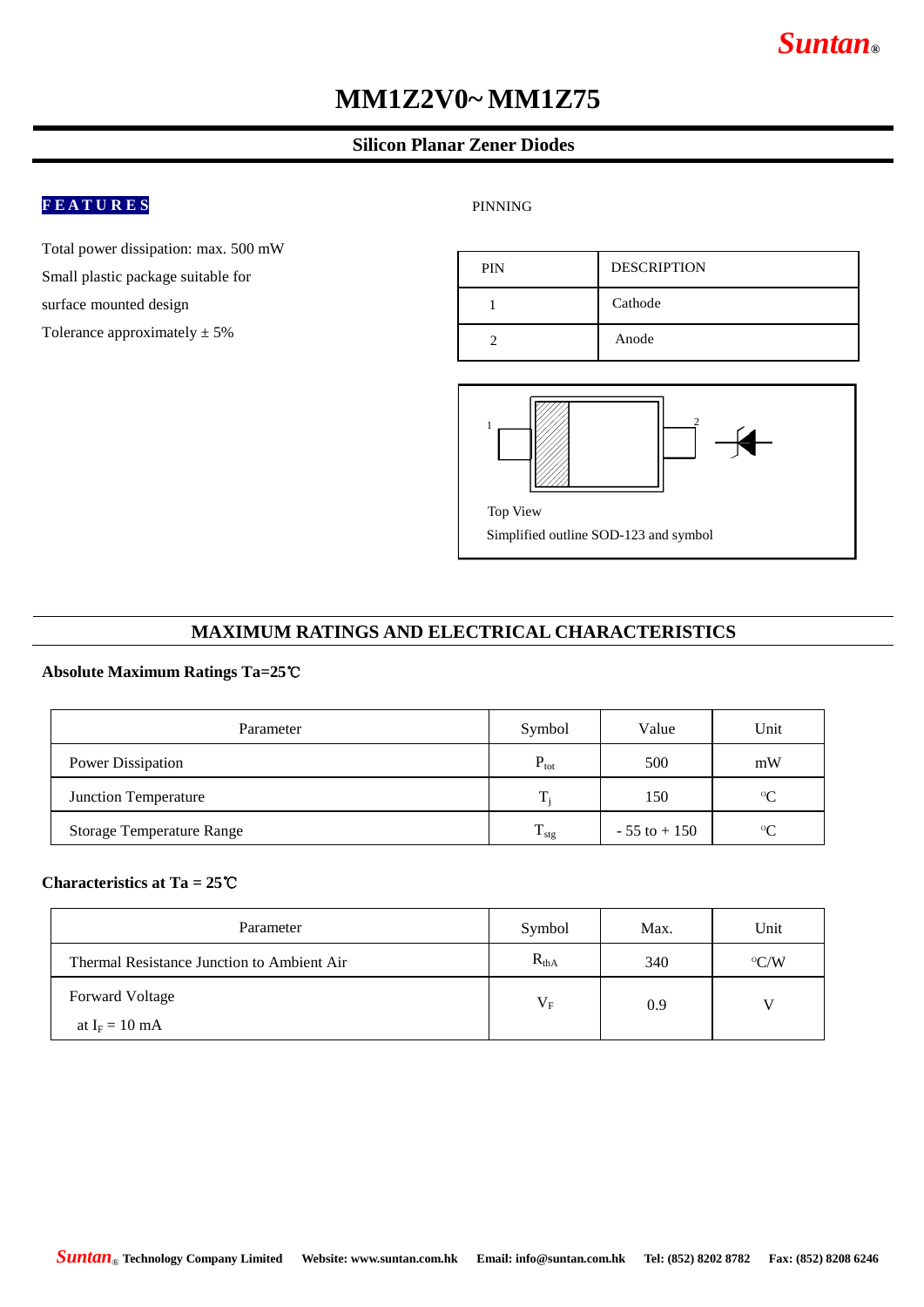# **Silicon Planar Zener Diodes MM1Z2V0~ MM1Z75**

# **Characteristics at T<sup>a</sup> = 25**℃

|                |               | Zener Voltage Range <sup>1)</sup> |             |             | Dynamic Impedance <sup>2)</sup> |                | Reverse Leakage Current |                |
|----------------|---------------|-----------------------------------|-------------|-------------|---------------------------------|----------------|-------------------------|----------------|
| Type           | Marking       | Vznom                             | $V_{ZT}$    | at $I_{ZT}$ | $Z_{ZT}$                        | at $I_{ZT}$    | $I_R$                   | at $V_R$       |
|                | Code          | $\mathbf{V}$                      | $\mathbf V$ | mA          | Max. $(\Omega)$                 | mA             | Max. $(\mu A)$          | $\mathbf V$    |
| MM1Z2V0        | 4A            | $\overline{2}$                    | 1.82.15     | 5           | 100                             | 5              | 120                     | 0.5            |
| MM1Z2V2        | $4\mathrm{B}$ | 2.2                               | 2.082.33    | 5           | 100                             | 5              | 120                     | 0.7            |
| MM1Z2V4        | 4C            | 2.4                               | 2.282.56    | 5           | 100                             | 5              | 120                     | $\mathbf{1}$   |
| MM1Z2V7        | 4D            | 2.7                               | 2.52.9      | 5           | 110                             | 5              | 120                     | $\mathbf{1}$   |
| MM1Z3V0        | 4E            | 3                                 | 2.83.2      | 5           | 120                             | 5              | 50                      | $\mathbf{1}$   |
| MM1Z3V3        | 4F            | 3.3                               | 3.13.5      | 5           | 130                             | 5              | 20                      | 1              |
| MM1Z3V6        | 4H            | 3.6                               | 3.43.8      | 5           | 130                             | 5              | 10                      | $\mathbf{1}$   |
| MM1Z3V9        | $4J$          | 3.9                               | 3.74.1      | 5           | 130                             | 5              | 5                       | $\mathbf{1}$   |
| MM1Z4V3        | $4\mathrm{K}$ | 4.3                               | 44.6        | 5           | 130                             | 5              | 5                       | $\mathbf{1}$   |
| MM1Z4V7        | 4M            | 4.7                               | 4.45        | 5           | 130                             | 5              | $\overline{2}$          | $\mathbf{1}$   |
| MM1Z5V1        | 4N            | 5.1                               | 4.85.4      | 5           | 130                             | 5              | $\sqrt{2}$              | 1.5            |
| MM1Z5V6        | 4P            | 5.6                               | 5.26        | 5           | 80                              | 5              | 1                       | 2.5            |
| MM1Z6V2        | 4R            | 6.2                               | 5.86.6      | 5           | 50                              | 5              | $\mathbf{1}$            | $\overline{3}$ |
| MM1Z6V8        | $4\mathrm{X}$ | 6.8                               | 6.47.2      | 5           | 30                              | 5              | 0.5                     | 3.5            |
| <b>MM1Z7V5</b> | 4Y            | 7.5                               | 77.9        | 5           | 30                              | 5              | 0.5                     | $\overline{4}$ |
| <b>MM1Z8V2</b> | $4\mathbf{Z}$ | 8.2                               | 7.78.7      | 5           | 30                              | 5              | 0.5                     | 5              |
| MM1Z9V1        | 5A            | 9.1                               | 8.59.6      | 5           | 30                              | 5              | 0.5                     | 6              |
| <b>MM1Z10</b>  | 5B            | 10                                | 9.410.6     | 5           | 30                              | 5              | 0.1                     | 7              |
| <b>MM1Z11</b>  | 5C            | 11                                | 10.411.6    | 5           | 30                              | 5              | 0.1                     | 8              |
| <b>MM1Z12</b>  | 5D            | 12                                | 11.412.7    | 5           | 35                              | 5              | 0.1                     | 9              |
| <b>MM1Z13</b>  | $5E$          | 13                                | 12.414.1    | 5           | 35                              | 5              | 0.1                     | 10             |
| <b>MM1Z15</b>  | 5F            | 15                                | 13.815.6    | 5           | 40                              | 5              | 0.1                     | 11             |
| <b>MM1Z16</b>  | 5H            | 16                                | 15.317.1    | 5           | 40                              | 5              | 0.1                     | 12             |
| <b>MM1Z18</b>  | 5J            | 18                                | 16.819.1    | 5           | 45                              | 5              | 0.1                     | 13             |
| <b>MM1Z20</b>  | 5K            | 20                                | 18.821.2    | 5           | 50                              | 5              | 0.1                     | 15             |
| <b>MM1Z22</b>  | $5M$          | 22                                | 20.823.3    | 5           | 55                              | 5              | 0.1                     | 17             |
| <b>MM1Z24</b>  | $5N$          | $24\,$                            | 22.825.6    | 5           | 60                              | 5              | 0.1                     | 19             |
| <b>MM1Z27</b>  | $5{\rm P}$    | $27\,$                            | 25.128.9    | 5           | 70                              | $\overline{2}$ | $0.1\,$                 | 21             |
| <b>MM1Z30</b>  | 5R            | 30                                | 2832        | 5           | 80                              | $\overline{2}$ | 0.1                     | 23             |
| <b>MM1Z33</b>  | $5X$          | 33                                | 3135        | 5           | 80                              | $\overline{c}$ | 0.1                     | 25             |
| <b>MM1Z36</b>  | 5Y            | 36                                | 3438        | 5           | 90                              | $\overline{2}$ | 0.1                     | 27             |
| <b>MM1Z39</b>  | $5{\rm Z}$    | 39                                | 3741        | 2.5         | 100                             | $\overline{c}$ | $\mathbf{2}$            | 30             |
| <b>MM1Z43</b>  | 6A            | 43                                | 4046        | 2.5         | 130                             | $\overline{c}$ | $\overline{c}$          | 33             |
| <b>MM1Z47</b>  | 6B            | 47                                | 4450        | 2.5         | 150                             | $\overline{2}$ | $\mathbf{2}$            | 36             |
| <b>MM1Z51</b>  | 6C            | 51                                | 4854        | 2.5         | 180                             | $\overline{c}$ | $\,1\,$                 | 39             |
| <b>MM1Z56</b>  | 6D            | 56                                | 5260        | 2.5         | 180                             | $\sqrt{2}$     | 1                       | 43             |
| <b>MM1Z62</b>  | 6E            | 62                                | 5866        | 2.5         | 200                             | $\overline{2}$ | 0.2                     | 47             |
| <b>MM1Z68</b>  | 6F            | 68                                | 6472        | 2.5         | 250                             | $\overline{2}$ | 0.2                     | 52             |
| <b>MM1Z75</b>  | 6H            | 75                                | 7079        | 2.5         | 300                             | $\overline{2}$ | 0.2                     | 57             |

 $^{1)}$ V<sub>Z</sub> is tested with pulses (20 ms).

<sup>2)</sup>  $Z_{ZT}$  is measured at  $I_Z$  by given a very small A.C. current signal.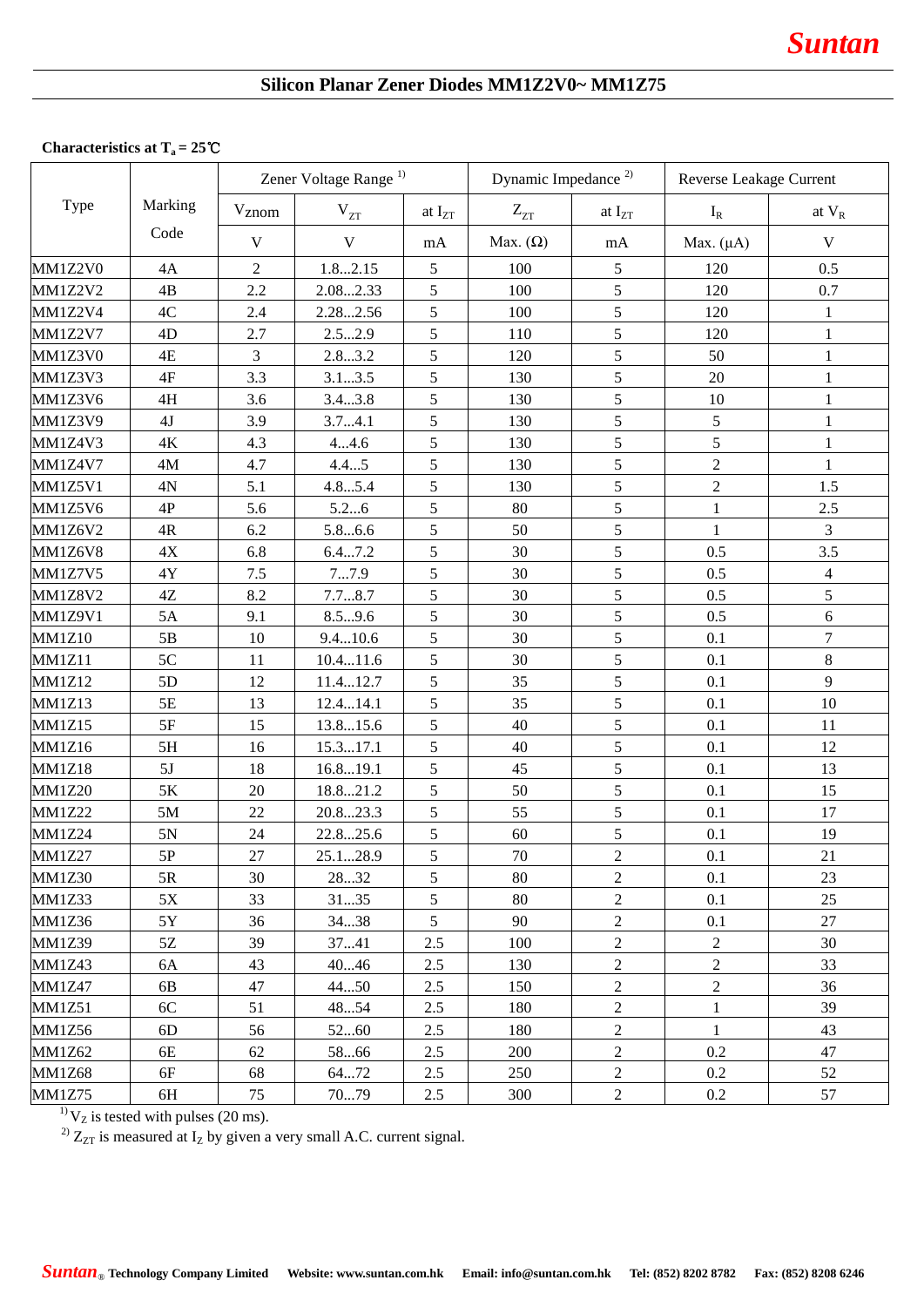## **Silicon Planar Zener Diodes MM1Z2V0~ MM1Z75**

**Breakdown characteristics** Tj = constant (pulsed)



**Breakdown characteristics**  $T = constant (pulsed)$ 

100

 $\mathbf 0$  $\overline{0}$ 

 $\overline{25}$ 

50

 $\overline{75}$ 

Ambient Temperature: Ta (C) Power Dissipation vs Ambient Temperature

100

 $\overline{125}$ 

150